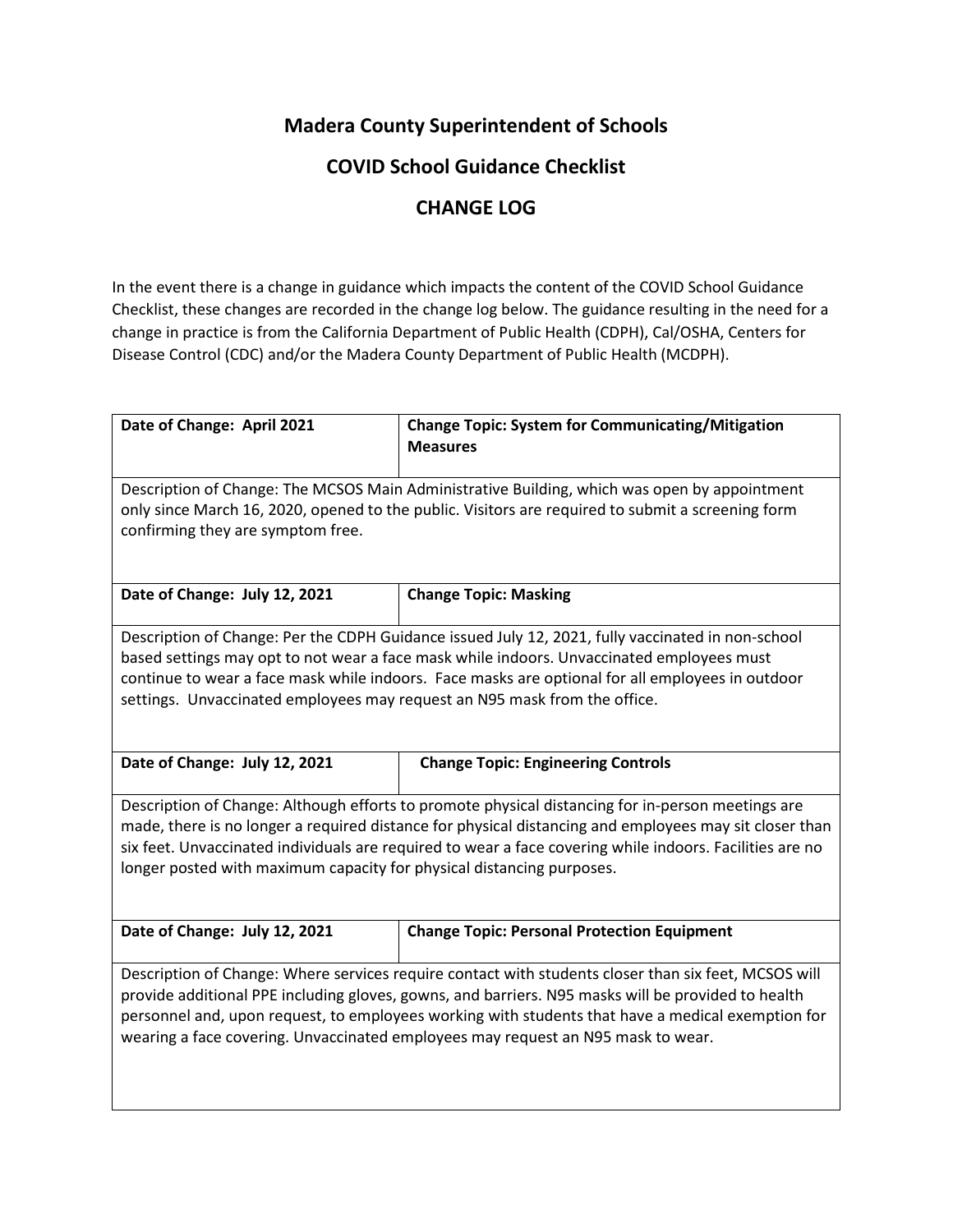| Date of Change: July 12, 2021                                                                                                                                                                                                                                                                                                                                                                                                                                                                                                                                           | <b>Change Topic: Exclusion of COVID-19 Cases</b>           |  |
|-------------------------------------------------------------------------------------------------------------------------------------------------------------------------------------------------------------------------------------------------------------------------------------------------------------------------------------------------------------------------------------------------------------------------------------------------------------------------------------------------------------------------------------------------------------------------|------------------------------------------------------------|--|
| Description of Change: Only employees who are unvaccinated or not fully vaccinated will be excluded<br>from the workplace for a COVID-19 exposure. Fully vaccinated employees are permitted to remain at<br>work so long as they are symptom free.                                                                                                                                                                                                                                                                                                                      |                                                            |  |
| Date of Change: July 12, 2021                                                                                                                                                                                                                                                                                                                                                                                                                                                                                                                                           | <b>Change Topic: Return to Work Criteria</b>               |  |
| Description of Change: An unvaccinated or partially vaccinated employee, who is a close contact of an<br>individual with a confirmed positive COVID-19 infection, will quarantine for a 10-day period. The<br>unvaccinated employee may conduct a COVID-19 test on Day 6 of exposure and return on Day 8 if the<br>test is negative and the employee is symptom free. Fully vaccinated employees are not required to<br>quarantine if they are free of symptoms.                                                                                                        |                                                            |  |
| Date of Change: August 2, 2021                                                                                                                                                                                                                                                                                                                                                                                                                                                                                                                                          | <b>Change Topic: Stable Groups and Physical Distancing</b> |  |
| Description of Change: As a result of the CDPH Guidance issued July 12, 2021, classrooms are no<br>longer required to maintain stable group structures and physical distancing requirements. Students<br>are able to mainstream and although physical distancing is recommended, it is not required.                                                                                                                                                                                                                                                                    |                                                            |  |
| Date of Change: August 2, 2021                                                                                                                                                                                                                                                                                                                                                                                                                                                                                                                                          | <b>Change Topic: Ventilation</b>                           |  |
| Description: MCSOS utilizes a minimum of a MERV 13 HEPA filter in all MCSOS owned units and has<br>provided educators the ability to request a stand-alone air purifier for classrooms and workspaces to<br>augment the HVAC systems currently in place.                                                                                                                                                                                                                                                                                                                |                                                            |  |
| Date of Change: August 2, 2021                                                                                                                                                                                                                                                                                                                                                                                                                                                                                                                                          | <b>Change Topic: Physical Distancing</b>                   |  |
| Due to the structure of Special Needs and Alternative Education classes, in many cases social<br>distancing may still occur, but there is no longer a mandate to ensure stable groups or strict physical<br>distancing. In cases where students will be "mainstreaming" in non-special education classrooms,<br>they may be less than three feet from their peers. Employees in classrooms and office settings are<br>encouraged to practice physical distancing, to the extent possible, but it is no longer a requirement.                                            |                                                            |  |
| Date of Change: August 2, 2021                                                                                                                                                                                                                                                                                                                                                                                                                                                                                                                                          | <b>Change Topic: Testing of Staff and Students</b>         |  |
| Description of Change: MCSOS will continue to offer voluntary COVID-19 screening test options for<br>staff. In addition, MCSOS is working with the Madera County Department of Public Health in<br>providing access to BINAX Rapid tests and PCR tests for both staff and students in the case of COVID-<br>related symptoms or possible exposure to COVID-19 in the workplace.<br>If there is a need for quarantine, then the CDPH Guidance (July 12, 2021) will be followed:<br>Vaccinated close contacts not exhibiting symptoms will not be required to quarantine. |                                                            |  |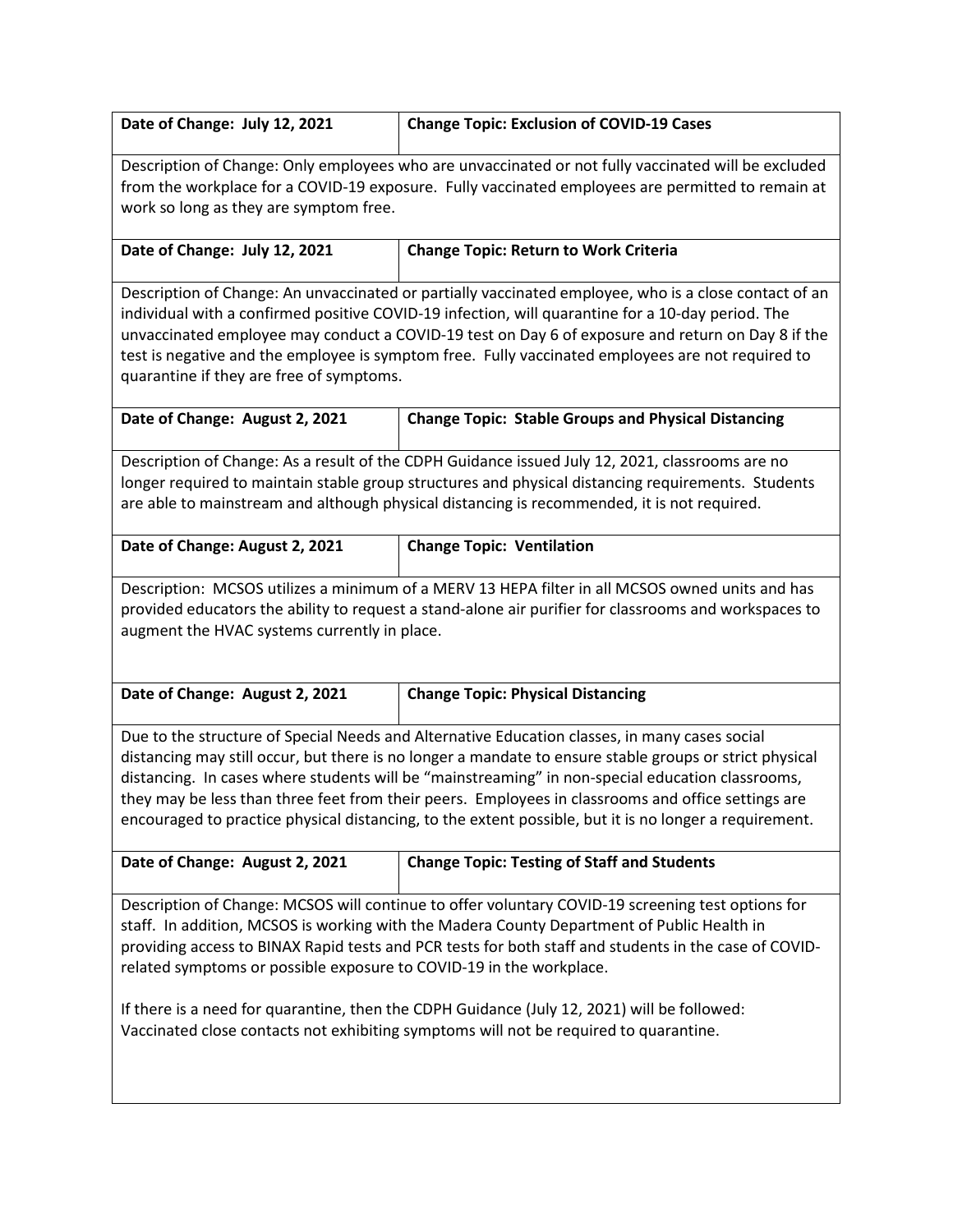Quarantine recommendations for unvaccinated students:

When both parties were wearing a mask in the indoor classroom setting, unvaccinated students who are close contacts (more than 15 minutes over a 24-hour period within 0-6 feet indoors) may undergo a modified 10-day quarantine as follows: They may continue to attend school for in-person instruction if they:

- i. Are asymptomatic;
- ii. Continue to appropriately mask, as required;
- iii. Undergo at least twice weekly testing during the 10-day quarantine; and
- iv. Continue to quarantine for all extracurricular activities at school, including sports, and activities within the community setting.

Quarantine recommendations for: unvaccinated close contacts who were not wearing masks or for whom the infected individual was not wearing a mask during the indoor exposure; or unvaccinated students as described above.

- a. For these contacts, those who remain asymptomatic, meaning they have NOT had any symptoms, may discontinue self-quarantine under the following conditions:
- i. Quarantine can end after Day 10 from the date of last exposure without testing; OR
- ii. Quarantine can end on Day 8 if a diagnostic specimen is collected on Day 6 from the date of last exposure and tests negative.

| Date of Change: August 2, 2021                                                                          | <b>Change Topic: Employee Screening</b>                                                          |  |
|---------------------------------------------------------------------------------------------------------|--------------------------------------------------------------------------------------------------|--|
|                                                                                                         | Description of Change: Vaccinated employees in non-school settings have the option to not wear a |  |
| face mask; six feet physical distancing is recommended, but not required.                               |                                                                                                  |  |
| Date of Change: July 12, 2021                                                                           | <b>Change Topic: Investigating and Responding to COVID-19</b>                                    |  |
|                                                                                                         | Cases                                                                                            |  |
|                                                                                                         |                                                                                                  |  |
| Description of Change: Per the CDPH Guidance issued July 12, 2021, fully vaccinated employees who       |                                                                                                  |  |
| are a close contact, defined as closer than 6 feet for 15 minutes or longer in 24-hour cumulative       |                                                                                                  |  |
|                                                                                                         | period two days prior to the onset of symptoms, or who are exposed to an individual currently    |  |
| infected with COVID are not required to quarantine, so long as they remain symptom free. Employees      |                                                                                                  |  |
| who are close contacts may test on the sixth day of quarantine and return on the eighth day of          |                                                                                                  |  |
| quarantine if the test results are negative. The Madera County Department of Public Health is notified  |                                                                                                  |  |
| in the event that an employee or student has tested positive. The appropriate contact tracing           |                                                                                                  |  |
| information is submitted to the "School Portal for Outbreak Tracking (SPOT) database. Human             |                                                                                                  |  |
| Resources submits notification to Self-Insured Schools of California for employees who test positive    |                                                                                                  |  |
| for COVID.                                                                                              |                                                                                                  |  |
|                                                                                                         |                                                                                                  |  |
| Date of Change: January 2021                                                                            | <b>Change Topic: System for Communicating</b>                                                    |  |
| Description of Change: In accordance with Cal/OSHA Guidance in the event an employee or student         |                                                                                                  |  |
| tests positive for COVID-19, all employees on the site are notified, via email, of the close contact or |                                                                                                  |  |
| potential exposure. Attached to the change log is a copy of the email notification. Additionally, the   |                                                                                                  |  |

Madera County Department of Public Health is notified of the test positive case. The appropriate